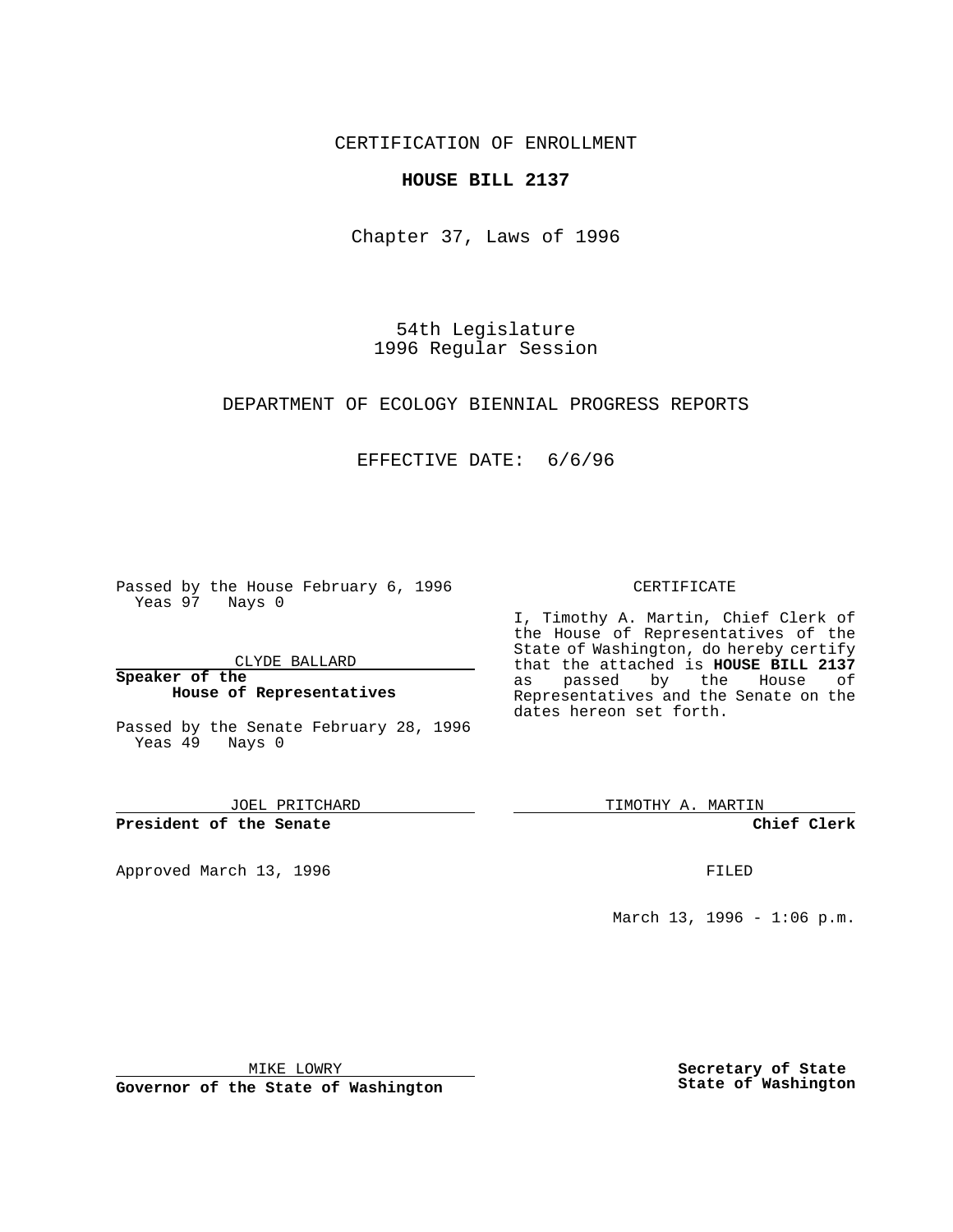# **HOUSE BILL 2137** \_\_\_\_\_\_\_\_\_\_\_\_\_\_\_\_\_\_\_\_\_\_\_\_\_\_\_\_\_\_\_\_\_\_\_\_\_\_\_\_\_\_\_\_\_\_\_

\_\_\_\_\_\_\_\_\_\_\_\_\_\_\_\_\_\_\_\_\_\_\_\_\_\_\_\_\_\_\_\_\_\_\_\_\_\_\_\_\_\_\_\_\_\_\_

Passed Legislature - 1996 Regular Session

#### **State of Washington 54th Legislature 1996 Regular Session**

**By** Representatives Chandler, Chappell, Horn, Rust, Regala, Thompson and Murray; by request of Department of Ecology

Read first time 01/08/96. Referred to Committee on Agriculture & Ecology.

 AN ACT Relating to department of ecology biennial progress reports; and amending RCW 43.99F.040, 70.146.030, 90.48.465, and 90.50A.030.

BE IT ENACTED BY THE LEGISLATURE OF THE STATE OF WASHINGTON:

 **Sec. 1.** RCW 43.99F.040 and 1987 c 436 s 3 are each amended to read as follows:

 The proceeds from the sale of the bonds deposited in the state and local improvements revolving account, Waste Disposal Facilities, 1980 of the general fund under the terms of this chapter shall be administered by the state department of ecology subject to legislative appropriation. The department may use or permit the use of any funds derived from the sale of bonds authorized under this chapter to accomplish the purpose for which the bonds are issued by direct expenditures and by grants or loans to public bodies, including grants to public bodies as cost-sharing funds in any case where federal, local, or other funds are made available on a cost-sharing basis for improvements within the purposes of this chapter. The department shall ensure that funds derived from the sale of bonds authorized under this chapter do not constitute more than seventy-five percent of the total cost of any waste disposal or management facility. Not more than two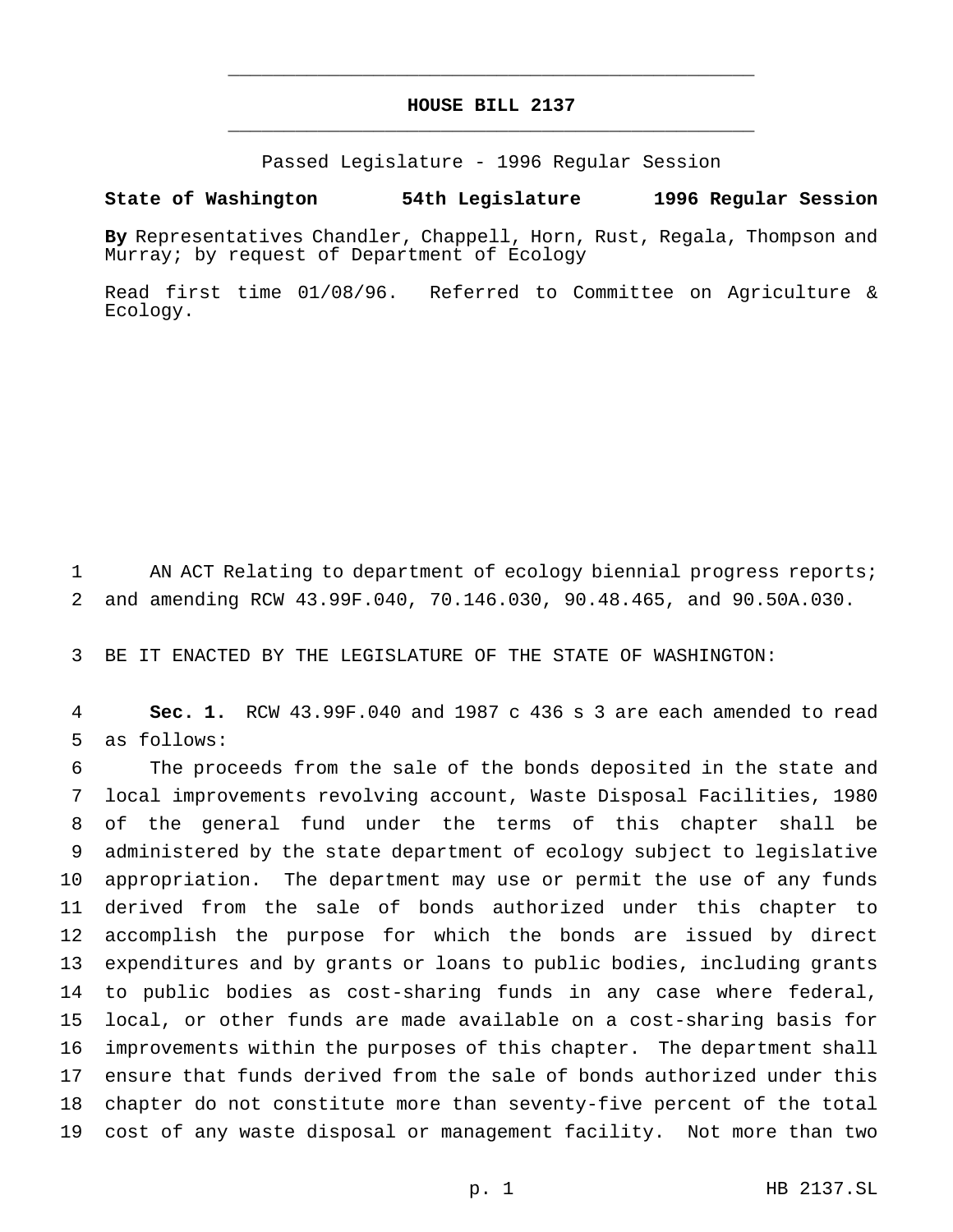percent of the proceeds of the bond issue may be used by the department of ecology in relation to the administration of the expenditures, grants, and loans.

 At least one hundred fifty million dollars of the proceeds of the bonds authorized by this chapter shall be used exclusively for waste management systems capable of producing renewable energy or energy savings as a result of the management of the wastes. "Renewable energy" means, but is not limited to, the production of steam, hot water for steam heat, electricity, cogeneration, gas, or fuel through the use of wastes by incineration, refuse-derived fuel processes, pyrolysis, hydrolysis, or bioconversion, and energy savings through material recovery from waste source separation and/or recycling.

 ((The department of ecology shall present a progress report of 14 actual projects committed by the department to the senate committee on 15 ways and means and the house of representatives committee on appropriations no later than November 30th of each year.)) Beginning 17 with the biennium ending June 30, 1997, the department shall present a biennial progress report on the use of moneys from the account to the 19 chairs of the senate committee on ways and means and the house of 20 representatives committee on appropriations. The first report is due June 30, 1996, and the report for each succeeding biennium is due 22 December 31 of the odd-numbered year. The report shall consist of a 23 list of each recipient, project description, and amount of the grant, loan, or both.

 Integration of the management and operation of systems for solid waste disposal with systems of liquid waste disposal holds promise of improved waste disposal efficiency and greater environmental protection and restoration. To encourage the planning for and development of such integration, the department may provide for special grant incentives to public bodies which plan for or operate integrated waste disposal management systems.

 Funds provided for waste disposal and management facilities under this chapter may be used for payments to a service provider under a service agreement pursuant to RCW 70.150.060. If funds are to be used for such payments, the department may make periodic disbursements to a public body or may make a single lump sum disbursement. Disbursements of funds with respect to a facility owned or operated by a service provider shall be equivalent in value to disbursements that would otherwise be made if that facility were owned or operated by a public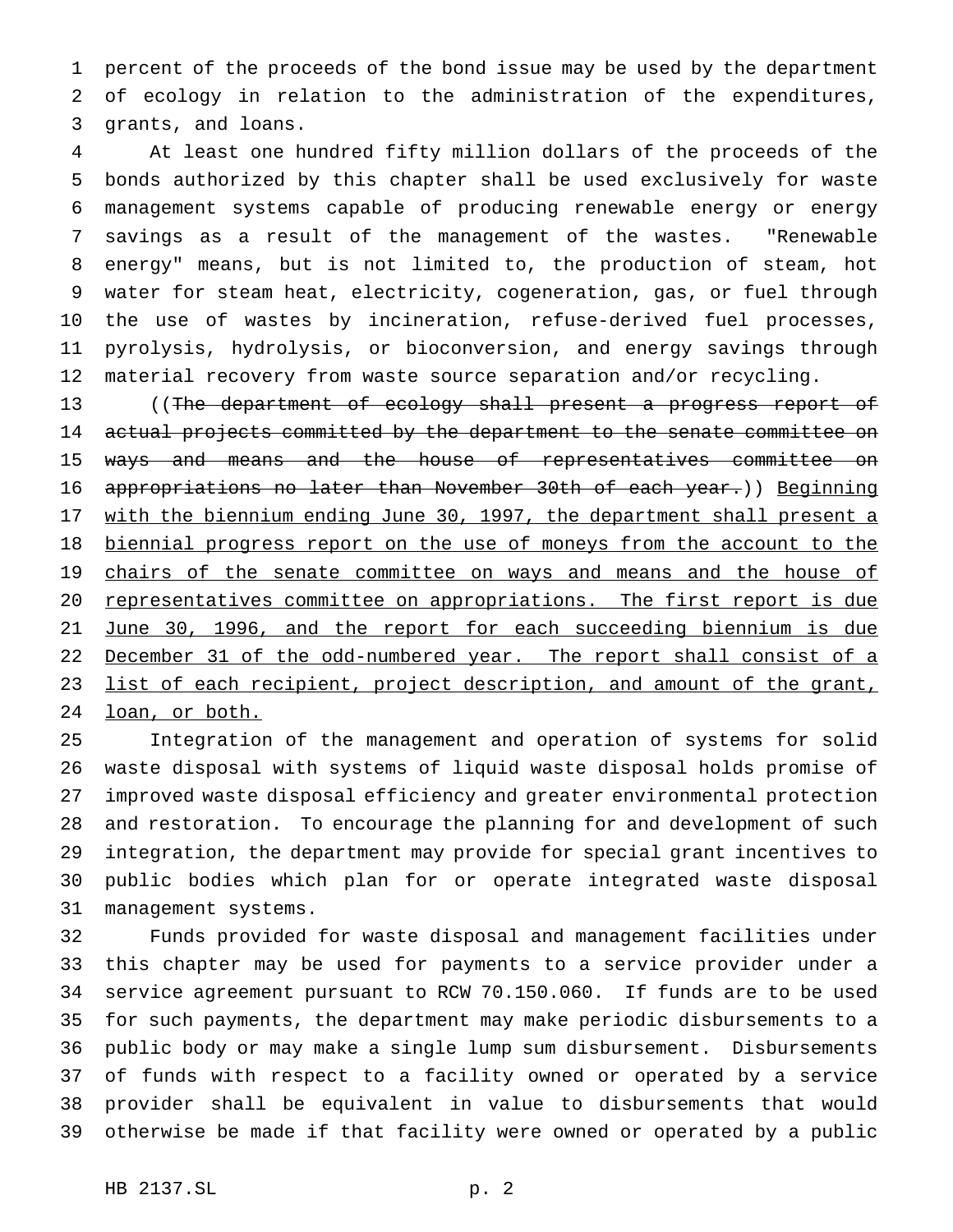body. Payments under this chapter for waste disposal and management facilities made to public bodies entering into service agreements pursuant to RCW 70.150.060 shall not exceed amounts paid to public bodies not entering into service agreements.

 **Sec. 2.** RCW 70.146.030 and 1995 2nd sp.s. c 18 s 921 are each amended to read as follows:

 (1) The water quality account is hereby created in the state treasury. Moneys in the account may be used only in a manner consistent with this chapter. Moneys deposited in the account shall be administered by the department of ecology and shall be subject to legislative appropriation. Moneys placed in the account shall include tax receipts as provided in RCW 82.24.027, 82.26.025, and 82.32.390, principal and interest from the repayment of any loans granted pursuant to this chapter, and any other moneys appropriated to the account by the legislature.

 (2) The department may use or permit the use of any moneys in the account to make grants or loans to public bodies, including grants to public bodies as cost-sharing moneys in any case where federal, local, or other funds are made available on a cost-sharing basis, for water pollution control facilities and activities, or for purposes of assisting a public body to obtain an ownership interest in water pollution control facilities and/or to defray a part of the payments made by a public body to a service provider under a service agreement entered into pursuant to RCW 70.150.060, within the purposes of this chapter and for related administrative expenses. No more than three percent of the moneys deposited in the account may be used by the department to pay for the administration of the grant and loan program authorized by this chapter.

29 (3) ((The department shall present a progress report each biennium 30 on the use of moneys from the account to the chairs of the committees 31 on ways and means of the senate and house of representatives, including 32 one copy to the staff of each of the committees.)) Beginning with the biennium ending June 30, 1997, the department shall present a biennial progress report on the use of moneys from the account to the chairs of 35 the senate committee on ways and means and the house of representatives committee on appropriations. The first report is due June 30, 1996, and the report for each succeeding biennium is due December 31 of the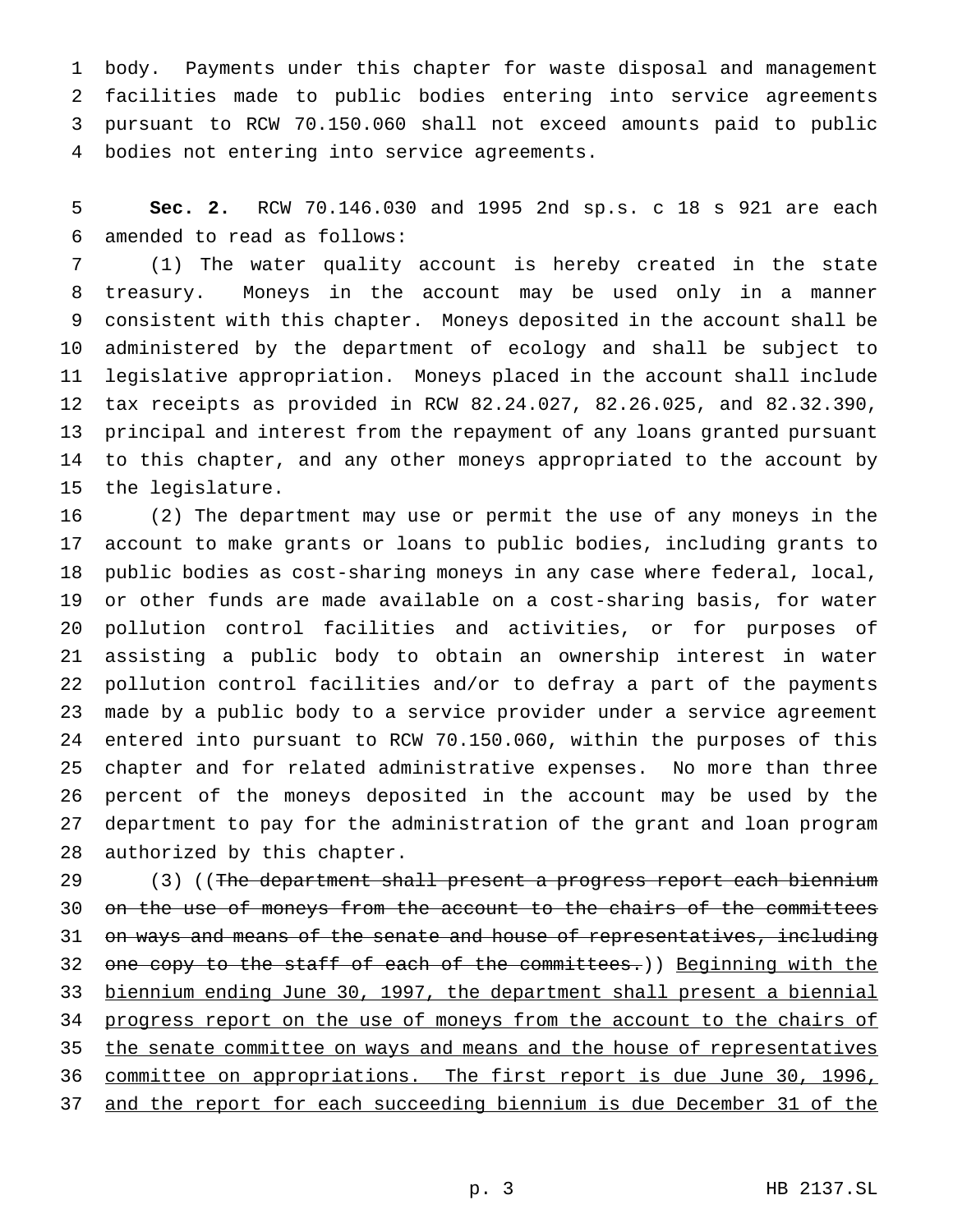1 odd-numbered year. The report shall consist of a list of each recipient, project description, and amount of the grant, loan, or both.

 (4) During the fiscal biennium ending June 30, 1997, moneys in the account may be transferred by the legislature to the water right permit processing account.

 **Sec. 3.** RCW 90.48.465 and 1992 c 174 s 17 are each amended to read as follows:

 (1) The department shall establish annual fees to collect expenses for issuing and administering each class of permits under RCW 90.48.160, 90.48.162, 90.48.260, and 70.95J.020 through 70.95J.090. An initial fee schedule shall be established by rule within one year of March 1, 1989, and thereafter the fee schedule shall be adjusted no more often than once every two years. This fee schedule shall apply to all permits, regardless of date of issuance, and fees shall be assessed prospectively. All fees charged shall be based on factors relating to the complexity of permit issuance and compliance and may be based on pollutant loading and toxicity and be designed to encourage recycling and the reduction of the quantity of pollutants. Fees shall be established in amounts to fully recover and not to exceed expenses incurred by the department in processing permit applications and modifications, monitoring and evaluating compliance with permits, conducting inspections, securing laboratory analysis of samples taken during inspections, reviewing plans and documents directly related to operations of permittees, overseeing performance of delegated pretreatment programs, and supporting the overhead expenses that are directly related to these activities.

 (2) The annual fee paid by a municipality, as defined in 33 U.S.C. Sec. 1362, for all domestic wastewater facility permits issued under RCW 90.48.162, 90.48.260, and 70.95J.020 through 70.95J.090 shall not exceed the total of a maximum of fifteen cents per month per residence or residential equivalent contributing to the municipality's wastewater system. The department shall adopt by rule a schedule of credits for any municipality engaging in a comprehensive monitoring program beyond the requirements imposed by the department, with the credits available for five years from March 1, 1989, and with the total amount of all credits not to exceed fifty thousand dollars in the five-year period. (3) The department shall ensure that indirect dischargers do not pay twice for the administrative expense of a permit. Accordingly,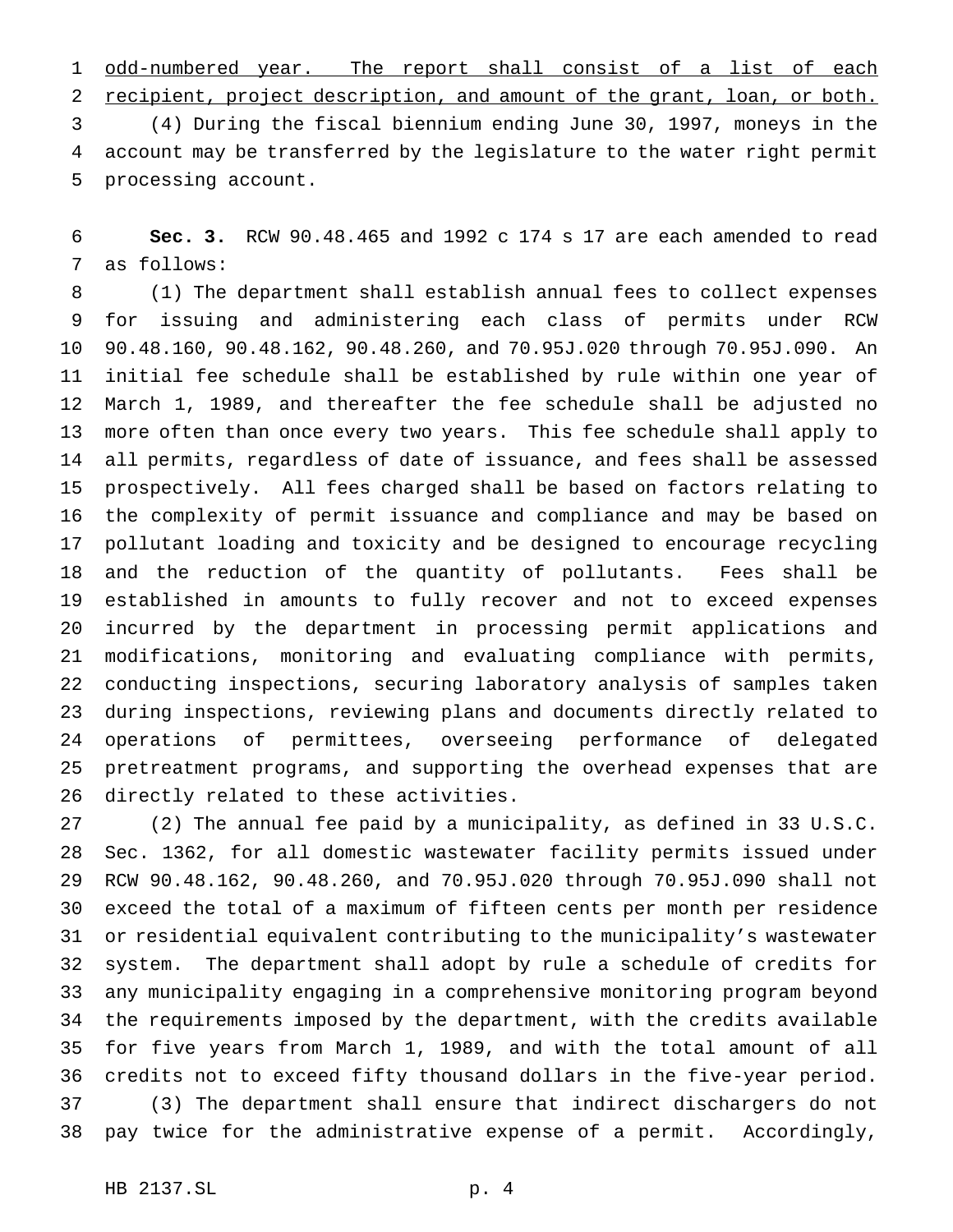administrative expenses for permits issued by a municipality under RCW 90.48.165 are not recoverable by the department.

 (4) In establishing fees, the department shall consider the economic impact of fees on small dischargers and the economic impact of fees on public entities required to obtain permits for storm water runoff and shall provide appropriate adjustments.

 (5) All fees collected under this section shall be deposited in the water quality permit account hereby created in the state treasury. Moneys in the account may be appropriated only for purposes of administering permits under RCW 90.48.160, 90.48.162, 90.48.260, and 70.95J.020 through 70.95J.090.

12 (6) ((The department shall submit an annual report to the legislature showing detailed information on fees collected, actual 14 expenses incurred, and anticipated expenses for the current and 15 following fiscal years.

16 (7) The legislative budget committee in 1993 shall review the fees established under this section and report its findings to the 18 <del>legislature in January 1994</del>)) Beginning with the biennium ending June 19 30, 1997, the department shall present a biennial progress report on 20 the use of moneys from the account to the legislature. The report will 21 be due December 31 of the odd-numbered year. The report shall consist 22 of information on fees collected, actual expenses incurred, and 23 anticipated expenses for the current and following fiscal years.

 **Sec. 4.** RCW 90.50A.030 and 1988 c 284 s 4 are each amended to read as follows:

 The department of ecology shall use the moneys in the water pollution control revolving fund to provide financial assistance as provided in the water quality act of 1987:

(1) To make loans, on the condition that:

 (a) Such loans are made at or below market interest rates, including interest free loans, at terms not to exceed twenty years;

 (b) Annual principal and interest payments will commence not later than one year after completion of any project and all loans will be fully amortized not later then twenty years after project completion; (c) The recipient of a loan will establish a dedicated source of revenue for repayment of loans; and

 (d) The fund will be credited with all payments of principal and interest on all loans.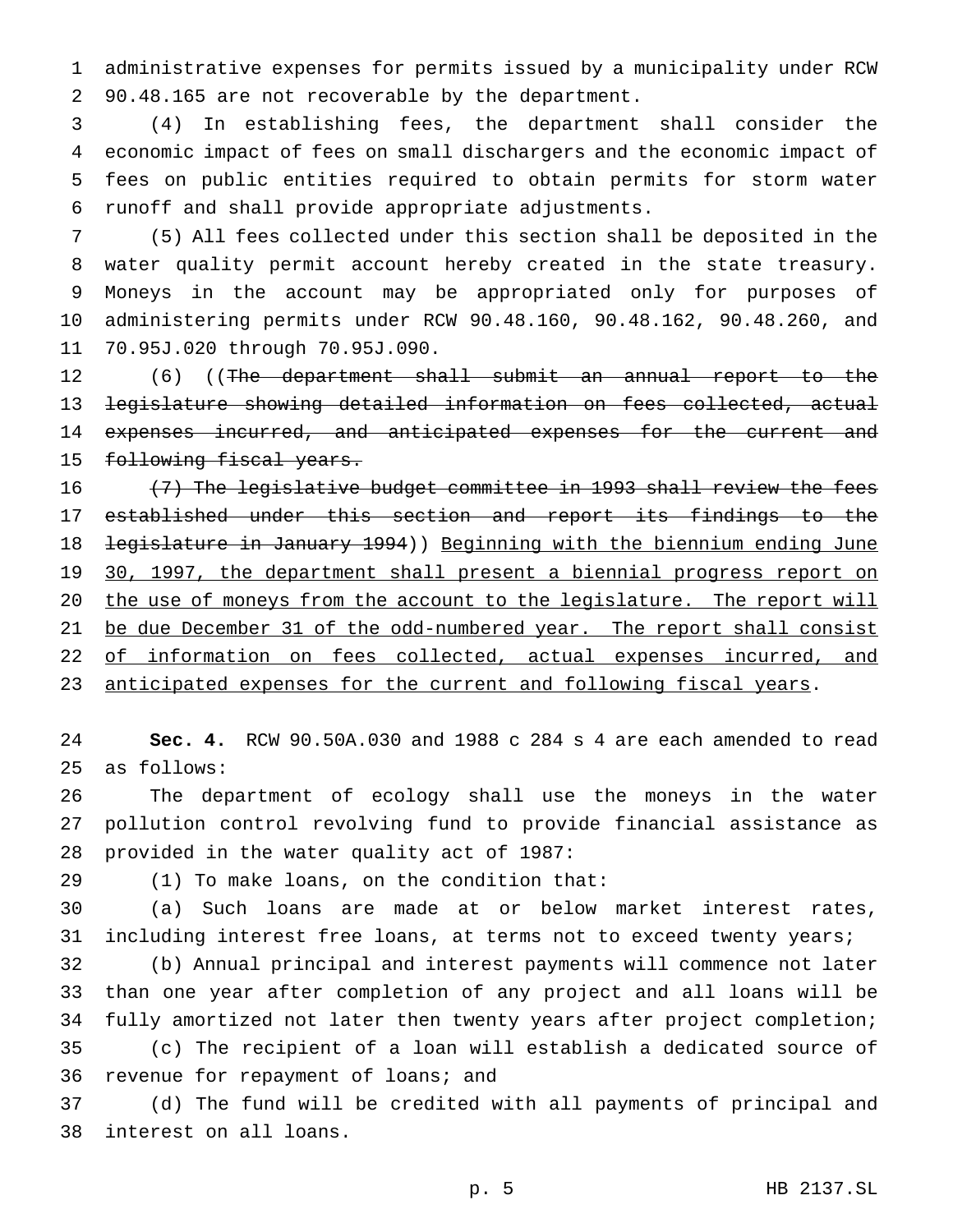- 
- (2) Loans may be made for the following purposes:

 (a) To public bodies for the construction or replacement of water pollution control facilities as defined in section 212 of the federal water quality act of 1987;

 (b) For the implementation of a management program established under section 319 of the federal water quality act of 1987 relating to the management of nonpoint sources of pollution, subject to the 8 requirements of that act; and

 (c) For development and implementation of a conservation and management plan under section 320 of the federal water quality act of 1987 relating to the national estuary program, subject to the requirements of that act.

 (3) The department may also use the moneys in the fund for the following purposes:

 (a) To buy or refinance the water pollution control facilities' debt obligations of public bodies at or below market rates, if such debt was incurred after March 7, 1985;

 (b) To guarantee, or purchase insurance for, public body obligations for water pollution control facility construction or replacement or activities if the guarantee or insurance would improve credit market access or reduce interest rates, or to provide loans to a public body for this purpose;

 (c) As a source of revenue or security for the payment of principal and interest on revenue or general obligation bonds issued by the state if the proceeds of the sale of such bonds will be deposited in the fund;

27 (d) To earn interest on fund accounts; and

 (e) To pay the expenses of the department in administering the water pollution control revolving fund according to administrative reserves authorized by federal and state law.

31 (4) ((The department shall present a progress report on the use of 32 moneys from the fund to the chairs of the ways and means committees of 33 the senate and the house of representatives no later than November 30 34 of each year. This report shall consist of a list of each loan recipient, a project description, total loan amount, financial 36 arrangement and interest rate, repayment schedule, and source of 37 repayment.)) Beginning with the biennium ending June 30, 1997, the department shall present a biennial progress report on the use of 39 moneys from the account to the chairs of the senate committee on ways